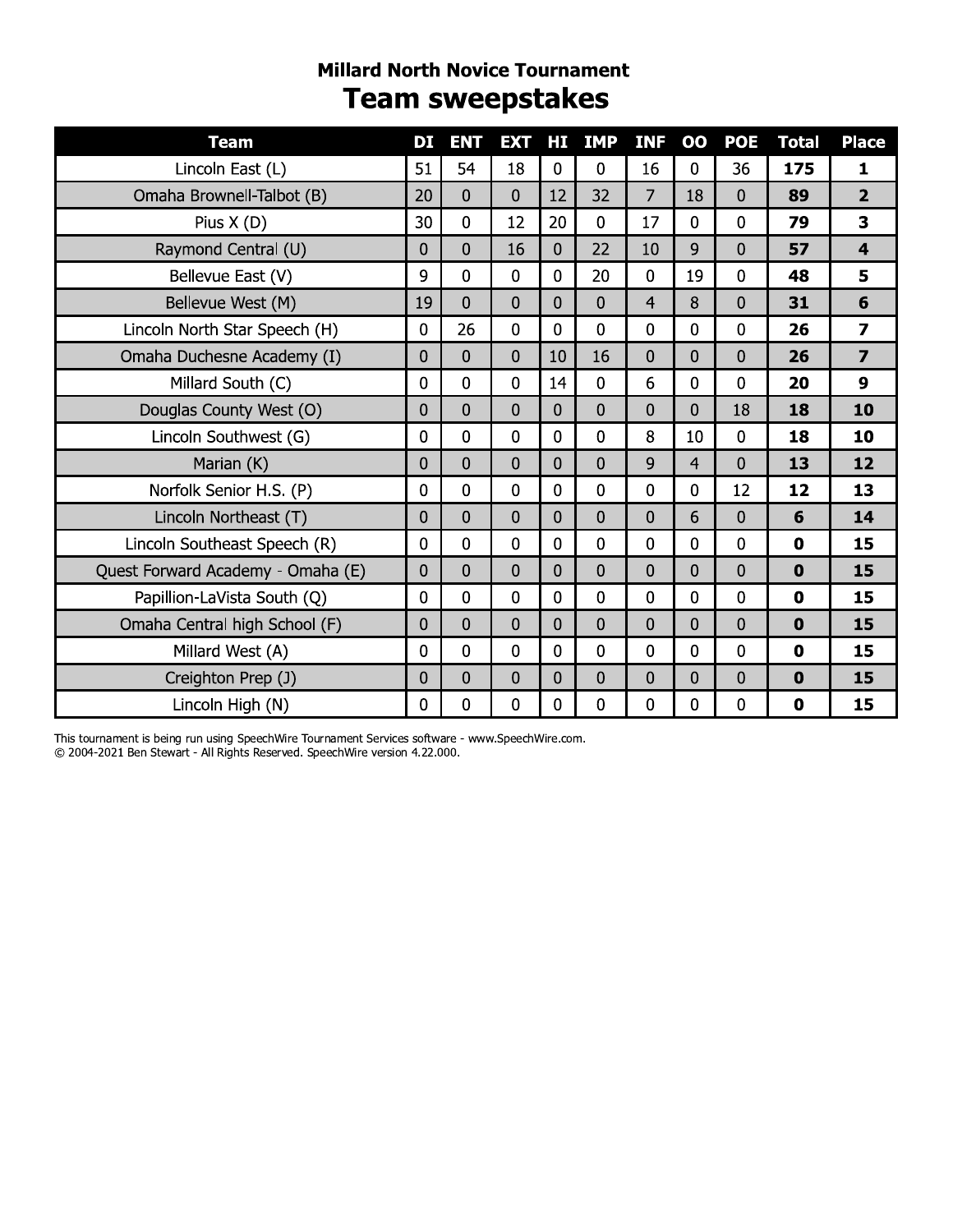# **Millard North Novice Tournament Novice Dramatic Interpretation**

| <b>Code</b>     | <b>Team</b>               | Competitor(s)          |                |                         |                         |                | Prelims Rank Opp. Avg. Head to |      | <b>Recips</b> | <b>Prelim</b>           |
|-----------------|---------------------------|------------------------|----------------|-------------------------|-------------------------|----------------|--------------------------------|------|---------------|-------------------------|
|                 |                           |                        |                | $\overline{\mathbf{2}}$ | $\overline{\mathbf{3}}$ | total          | <b>Rank</b>                    | head |               | <b>result</b>           |
| A2              | Millard West              | Amalia Thornton        | $\overline{2}$ | $\mathbf{1}$            | 5                       | 8              | 3.244444                       |      | 1.70          | 16                      |
| B <sub>2</sub>  | Omaha Brownell-Talbot     | Fruzsina Roka          | $\mathbf{1}$   | 1                       | $\overline{2}$          | $\overline{4}$ | 3.277778                       |      | 2.50          | $\mathbf{1}$            |
| C1              | Millard South             | Nicole Bergman         | 5              |                         | $\overline{4}$          | 10             | 2.976190                       |      | 1.45          | 23                      |
| C <sub>2</sub>  | Millard South             | Payton Lukehart        | 5              | 4                       | $\overline{4}$          | 13             | 2.944444                       |      | 0.70          | 37                      |
| D <sub>1</sub>  | Pius X                    | Jack Hagge             | $\mathbf{1}$   | 5                       | $\mathbf{1}$            | 7              | 3.256410                       |      | 2.20          | 12                      |
| D <sub>10</sub> | Pius X                    | Ly Pham                | 1              | 1                       | 6                       | 8              | 3.102564                       |      | 2.17          | 15                      |
| D11             | Pius X                    | Wasuk Kose             | 3              | $\overline{2}$          | $\overline{3}$          | 8              | 3.277778                       |      | 1.17          | 17                      |
| D <sub>2</sub>  | Pius X                    | Maria Fix              | 5              | 4                       | 3                       | 12             | 3.277778                       |      | 0.78          | 32                      |
| D <sub>3</sub>  | Pius X                    | Cate Dolezal           | $\overline{2}$ | $\overline{2}$          | $\mathbf{1}$            | 5              | 3.256410                       |      | 2.00          | 5                       |
| D <sub>4</sub>  | Pius X                    | Ava Zatloukal          | 3              |                         | $\overline{2}$          | 6              | 3.179487                       |      | 1.83          | 8                       |
| D5              | Pius X                    | Johnny Do              | 5              | 4                       | 3                       | 12             | 3.333333                       |      | 0.78          | 33                      |
| D <sub>6</sub>  | Pius X                    | David Heimbrecht       | $\overline{2}$ | 6                       | $\overline{4}$          | 12             | 3.051282                       |      | 0.92          | 30                      |
| D7              | Pius X                    | Nicole O'Donnell       | $\overline{2}$ | 3                       | $\mathbf{1}$            | 6              | 3.444444                       |      | 1.83          | 10                      |
| D <sub>9</sub>  | Pius X                    | Paisley Steiner        | $\overline{4}$ | 3                       | 5                       | 12             | 3.333333                       |      | 0.78          | 33                      |
| F1              | Omaha Central high School | Presley Urwin          | 3              | $\overline{2}$          | 3                       | 8              | 3.666667                       |      | 1.17          | 19                      |
| G1              | Lincoln Southwest         | Ella Perkins           | $\overline{2}$ | 3                       | 3                       | 8              | 3.461538                       |      | 1.17          | 18                      |
| G <sub>2</sub>  | Lincoln Southwest         | Brooklyn Bruggeman     | $\overline{4}$ | 3                       | $\overline{2}$          | 9              | 2.944444                       |      | 1.08          | 21                      |
| G <sub>3</sub>  | Lincoln Southwest         | <b>Addison Doherty</b> | 6              | 5                       | $\overline{4}$          | 15             | 2.974359                       |      | 0.62          | 40                      |
| G <sub>4</sub>  | Lincoln Southwest         | Victor Soria           | 5              | 5                       | 5                       | 15             | 3.027778                       |      | 0.60          | 41                      |
| L1              | Lincoln East              | Linnea Blankenhorn     | $\overline{4}$ | 4                       | $\overline{4}$          | 12             | 3.205128                       |      | 0.75          | 31                      |
| L2              | Lincoln East              | Max Apel               | $\mathbf{1}$   | 1                       | 4                       | $6\,$          | 3.388889                       |      | 2.25          | $\boldsymbol{9}$        |
| L <sub>3</sub>  | Lincoln East              | Mac Vaverka            | $\mathbf{1}$   | 5                       |                         | 7              | 3.282051                       |      | 2.20          | 13                      |
| L4              | Lincoln East              | Addy Prokop            | $\mathbf{1}$   | 3                       | $\mathbf{1}$            | 5              | 3.805556                       |      | 2.33          | 6                       |
| L <sub>5</sub>  | Lincoln East              | Maggie Lammie          | $\overline{2}$ | 3                       | 5                       | 10             | 3.230769                       |      | 1.03          | 26                      |
| L6              | Lincoln East              | <b>Ellie Hiser</b>     | $\mathbf{1}$   | 1                       | $\overline{2}$          | 4              | 3.285714                       |      | 2.50          | $\mathbf{2}$            |
| L7              | Lincoln East              | Ashley Nabb            | 1              | 2                       |                         | $\overline{4}$ | 3.794872                       |      | 2.50          | 3                       |
| M1              | <b>Bellevue West</b>      | Aspen Glotflety        | 5              | 5                       | 5                       | 15             | 2.923077                       |      | 0.60          | 39                      |
| M <sub>2</sub>  | <b>Bellevue West</b>      | Paige Henderson        | $\overline{4}$ | 4                       | 5                       | 13             | 2.722222                       |      | 0.70          | 36                      |
| M <sub>3</sub>  | <b>Bellevue West</b>      | Lina Foss              | $\overline{4}$ | $\overline{2}$          | $\overline{4}$          | 10             | 3.128205                       |      | 1.00          | 25                      |
| M4              | <b>Bellevue West</b>      | Elise Curtis           | 3              | $\overline{2}$          | $\overline{2}$          | $\overline{7}$ | 3.166667                       |      | 1.33          | 11                      |
| M5              | <b>Bellevue West</b>      | Zhenja Wallin          | 3              | 1                       | 1                       | 5              | 2.743590                       |      | 2.33          | $\overline{\mathbf{4}}$ |
| O <sub>1</sub>  | Douglas County West       | Sarah Perkons          | 3              | 3                       | 3                       | 9              | 2.861111                       |      | 1.00          | 20                      |
| P1              | Norfolk Senior H.S.       | Rae Wolfe              | 4              | 5                       | 3                       | 12             | 2.692308                       |      | 0.78          | 29                      |
| P <sub>2</sub>  | Norfolk Senior H.S.       | Kiran Tichota          | 5              | 4                       | $\overline{2}$          | 11             | 3.238095                       |      | 0.95          | 28                      |
| R1              | Lincoln Southeast Speech  | Esmeralda Gutierrez    | 3              | 3                       | $\overline{4}$          | 10             | 3.025641                       |      | 0.92          | 24                      |
| S1              | Millard North             | Reighan Paschall       | 5              | 6                       | 6                       | 17             | 2.809524                       |      | 0.53          | 42                      |
| S <sub>2</sub>  | Millard North             | Lyndon Pantos          | 4              | 5                       | 5                       | 14             | 2.722222                       |      | 0.65          | 38                      |
|                 |                           |                        |                |                         |                         |                |                                |      |               |                         |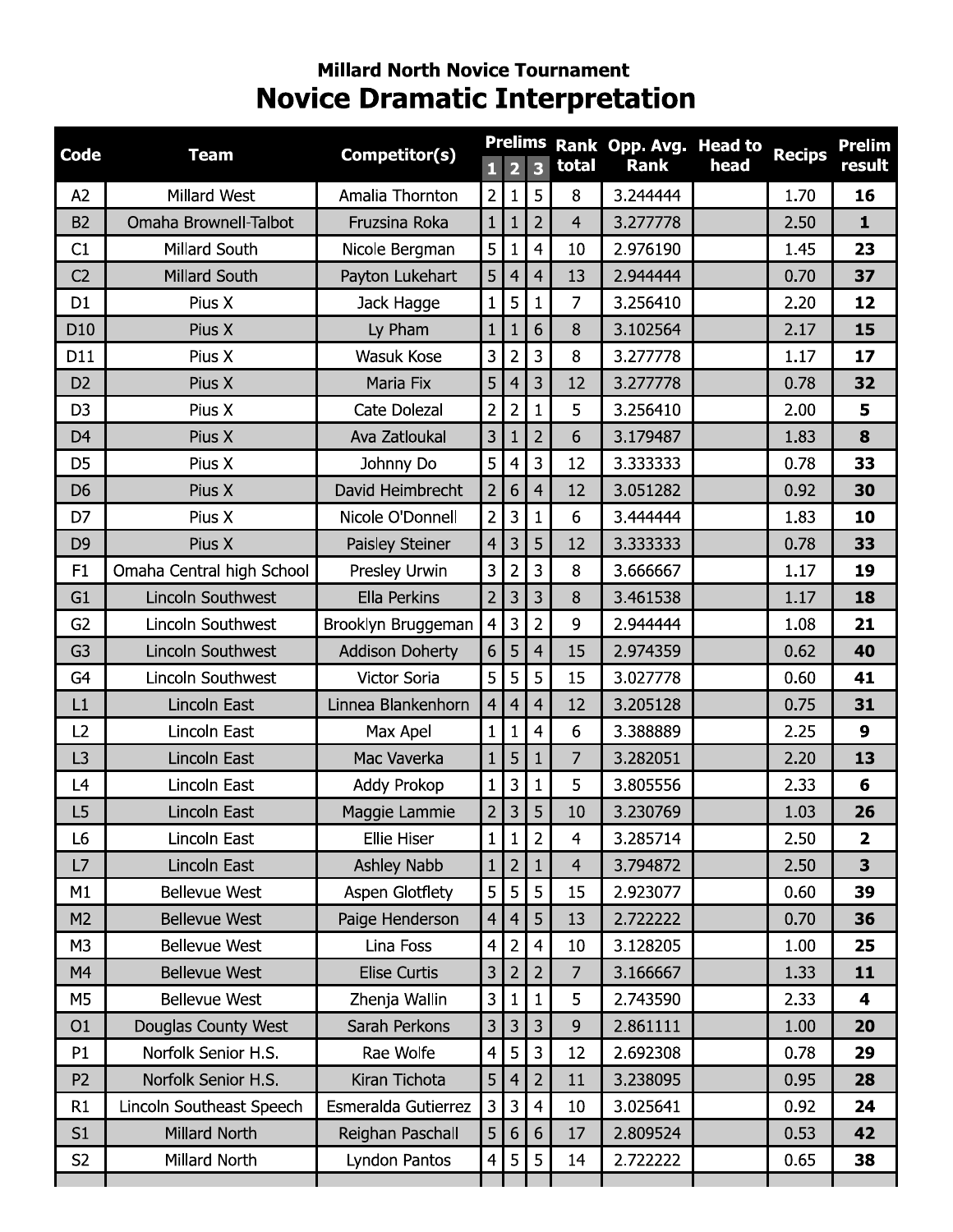| S <sub>3</sub> | Millard North        | MaKayla Paulsen            | $\overline{4}$ |   |    | 2.897436 | 1.25 | 14 |
|----------------|----------------------|----------------------------|----------------|---|----|----------|------|----|
| V1             | Bellevue East        | Nia Smyth                  | 4 I            | 2 |    | 3.055556 | 0.83 | 27 |
| V17            | <b>Bellevue East</b> | Jupiter Mausbach           |                |   | 13 | 2.615385 | 0.87 | 35 |
| V <sub>7</sub> | <b>Bellevue East</b> | <b>Eliot Cavric-Miller</b> |                |   | b  | 3.000000 | 1.83 |    |
| V <sub>8</sub> | <b>Bellevue East</b> | Lily Crouch                |                |   | a  | 3.428571 | 1.20 | 22 |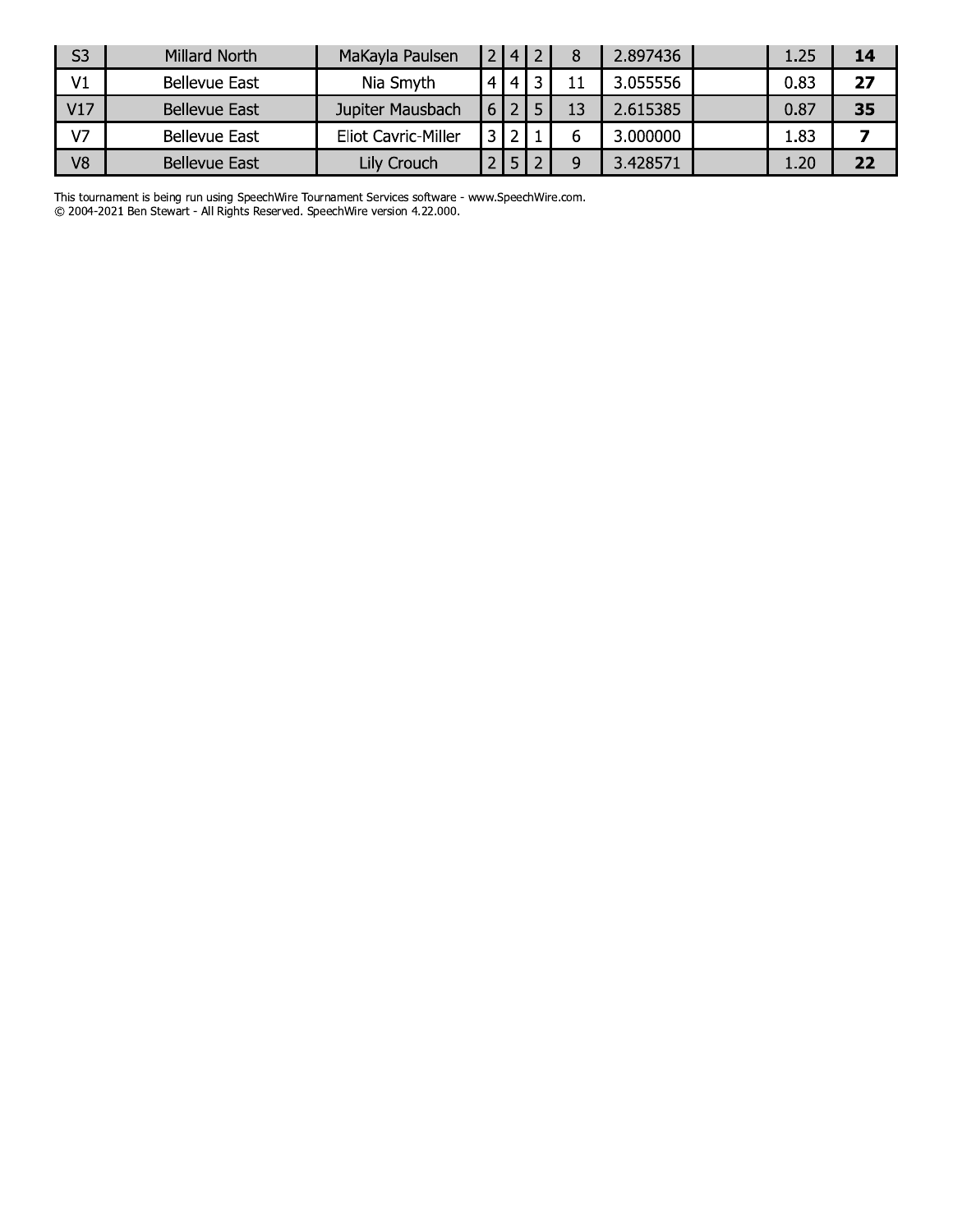### **Millard North Novice Tournament Novice Entertainment Speaking**

| Code           | <b>Team</b>               | Competitor(s)          |                |                |                |       | Prelims Rank Opp. Avg. | <b>Head to</b> |               | <b>Prelim</b>           |
|----------------|---------------------------|------------------------|----------------|----------------|----------------|-------|------------------------|----------------|---------------|-------------------------|
|                |                           |                        | ū              | P              | R              | total | <b>Rank</b>            | head           | <b>Recips</b> | result                  |
| A1             | Millard West              | Jack Doyle             | 3              | $\overline{2}$ | 4              | 9     | 2.600000               |                | 1.08          | 8                       |
| H <sub>2</sub> | Lincoln North Star Speech | Liz Scharton           | $\overline{2}$ | $\overline{2}$ | $\overline{2}$ | 6     | 2.787879               |                | 1.50          | $\overline{\mathbf{4}}$ |
| H <sub>3</sub> | Lincoln North Star Speech | Mennah Al-Turfa        | 2              | 2              | 2              | 6     | 2.933333               |                | 1.50          | 5                       |
| K <sub>5</sub> | Marian                    | Coventry Thompson      | 4              | 4              | 3              | 11    | 2.444444               |                | 0.83          | 10                      |
| L10            | Lincoln East              | <b>Nusrat Amin</b>     | 1              | 1              | 1              | 3     | 3.300000               |                | 3.00          | $\overline{\mathbf{3}}$ |
| L11            | Lincoln East              | Eli Ockander           |                |                |                | 3     | 3.185185               |                | 3.00          | $\overline{2}$          |
| L9             | Lincoln East              | Jack Welstead          | 1              | 1              | 1              | 3     | 3.121212               |                | 3.00          | $\mathbf{1}$            |
| M17            | <b>Bellevue West</b>      | <b>Freddie Gaither</b> | $\overline{2}$ | 3              | 5              | 10    | 2.500000               |                | 1.03          | 9                       |
| M18            | <b>Bellevue West</b>      | Joe Reimer             | 3              | 3              | 3              | 9     | 2.566667               |                | 1.00          | $\overline{z}$          |
| P <sub>4</sub> | Norfolk Senior H.S.       | Izabella Wood          | 5              | 4              | 4              | 13    | 2.233333               |                | 0.70          | 13                      |
| S10            | Millard North             | Saidhar Pinapati       | 4              | 5              | 3              | 12    | 2.400000               |                | 0.78          | 12                      |
| S <sub>9</sub> | <b>Millard North</b>      | Aadi Paudyal           | 3              | 3              | $\overline{2}$ | 8     | 2.733333               |                | 1.17          | 6                       |
| U3             | Raymond Central           | Robert Ortiz           |                |                |                |       | 2.708333               |                |               |                         |
| V16            | <b>Bellevue East</b>      | Alex Hoover            | $\overline{4}$ | 4              | 4              | 12    | 2.185185               |                | 0.75          | 11                      |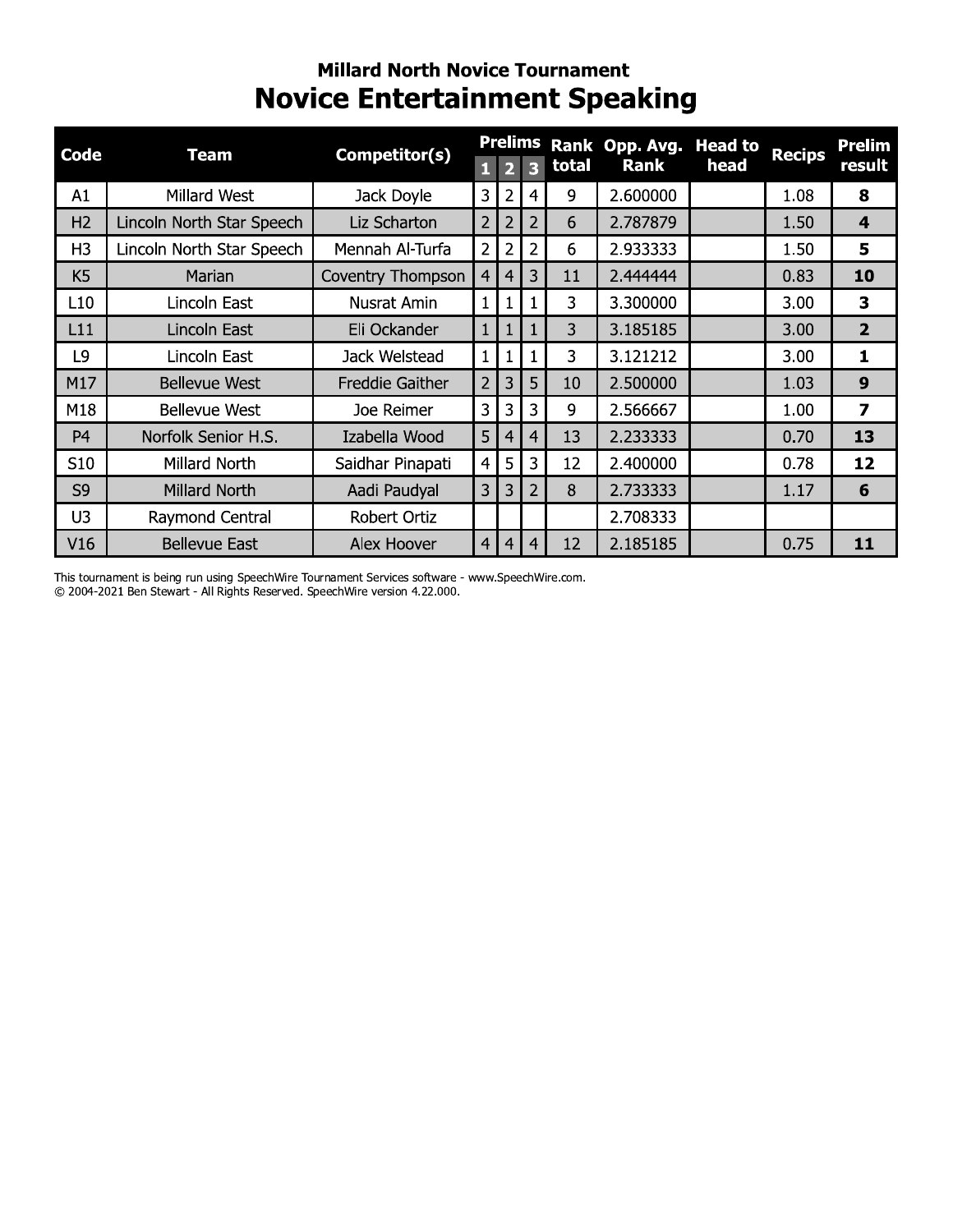### **Millard North Novice Tournament Novice Extemp Speaking**

| Code           | <b>Team</b>               | Competitor(s)              | 1               | $\overline{2}$ | $\overline{\mathbf{3}}$ | total          | Prelims Rank Opp. Avg. Head to<br><b>Rank</b> | head | <b>Recips</b> | <b>Prelim</b><br>result |
|----------------|---------------------------|----------------------------|-----------------|----------------|-------------------------|----------------|-----------------------------------------------|------|---------------|-------------------------|
| A4             | Millard West              | Karla Pena Lopez           | $\overline{4}$  | 5              | 5                       | 14             | 3.288889                                      |      | 0.65          | 20                      |
| <b>B5</b>      | Omaha Brownell-Talbot     | <b>Brett Fisher</b>        |                 |                |                         |                | 2.857143                                      |      |               |                         |
| <b>B6</b>      | Omaha Brownell-Talbot     | Frida Silva                | 6               | $\mathbf{1}$   | $\overline{4}$          | 11             | 3.422222                                      |      | 1.42          | 14                      |
| <b>B7</b>      | Omaha Brownell-Talbot     | Anna Khan                  | $\mathbf{1}$    | 6              | 3                       | 10             | 3.555556                                      |      | 1.50          | 12                      |
| D19            | Pius X                    | Cate Barry                 | $\overline{4}$  | 1              | $\mathbf{1}$            | 6              | 3.523810                                      |      | 2.25          | 5                       |
| F <sub>9</sub> | Omaha Central high School | Fiona Bryant               | 4               | $\overline{2}$ | 5                       | 11             | 3.384615                                      |      | 0.95          | 13                      |
| H <sub>5</sub> | Lincoln North Star Speech | Aiman Elazouzi             | 5               | 5              | $6\phantom{1}$          | 16             | 3.285714                                      |      | 0.57          | 21                      |
| J3             | Creighton Prep            | Joshua Mammen              | $\overline{2}$  | 3              | $\overline{4}$          | 9              | 3.538462                                      |      | 1.08          | 10                      |
| K6             | Marian                    | <b>Abby McGuire</b>        | 5               | 4              | 3                       | 12             | 3.128205                                      |      | 0.78          | 15                      |
| K <sub>8</sub> | Marian                    | Lily Biggs                 | 4               | 3              | $\mathbf{1}$            | 8              | 3.022222                                      |      | 1.58          | $\overline{\mathbf{z}}$ |
| L14            | Lincoln East              | Ananya Bindu Mirle         | $\overline{2}$  | 4              | $\overline{2}$          | 8              | 3.600000                                      |      | 1.25          | 9                       |
| L15            | Lincoln East              | Annabeth Schubert          | $\mathbf{1}$    | $\overline{2}$ | $\mathbf{1}$            | $\overline{4}$ | 3.472222                                      |      | 2.50          | $\overline{2}$          |
| P7             | Norfolk Senior H.S.       | Elliete Mendivil Rodriguez | $6\phantom{1}6$ | 3              | 5                       | 14             | 2.857143                                      |      | 0.70          | 19                      |
| Q <sub>2</sub> | Papillion-LaVista South   | Miranda Crutcher           | 3               | 4              | 6                       | 13             | 3.023810                                      |      | 0.75          | 17                      |
| Q <sub>3</sub> | Papillion-LaVista South   | Daniel Yi                  | 3               | 5              | 5                       | 13             | 3.641026                                      |      | 0.73          | 18                      |
| <b>S20</b>     | <b>Millard North</b>      | <b>Miles Pantos</b>        | 3               | 5              | $\overline{4}$          | 12             | 3.384615                                      |      | 0.78          | 16                      |
| S21            | Millard North             | Mashal Abdul Majeeth       | 6               | 6              | $\overline{4}$          | 16             | 3.738095                                      |      | 0.58          | 22                      |
| <b>S22</b>     | <b>Millard North</b>      | Nayan Vel                  | $\overline{2}$  | $\overline{2}$ | $\overline{2}$          | 6              | 3.416667                                      |      | 1.50          | $\overline{\mathbf{4}}$ |
| S23            | Millard North             | Nicole Liu                 | 3               | $\overline{2}$ | $\overline{3}$          | 8              | 3.214286                                      |      | 1.17          | 8                       |
| S24            | Millard North             | Abhi Kandi                 | $\overline{2}$  | 4              | $\overline{2}$          | 8              | 2.833333                                      |      | 1.25          | 6                       |
| S <sub>4</sub> | Millard North             | Anuj Singh                 | $\mathbf{1}$    | 1              | $\mathbf{1}$            | 3              | 3.307692                                      |      | 3.00          | $\mathbf{1}$            |
| U1             | Raymond Central           | Sarah Lange                | $\mathbf{1}$    | 1              | $\overline{3}$          | 5              | 3.047619                                      |      | 2.33          | 3                       |
| V24            | <b>Bellevue East</b>      | John Humphrey              | 5               | 3              | $\overline{2}$          | 10             | 3.179487                                      |      | 1.03          | 11                      |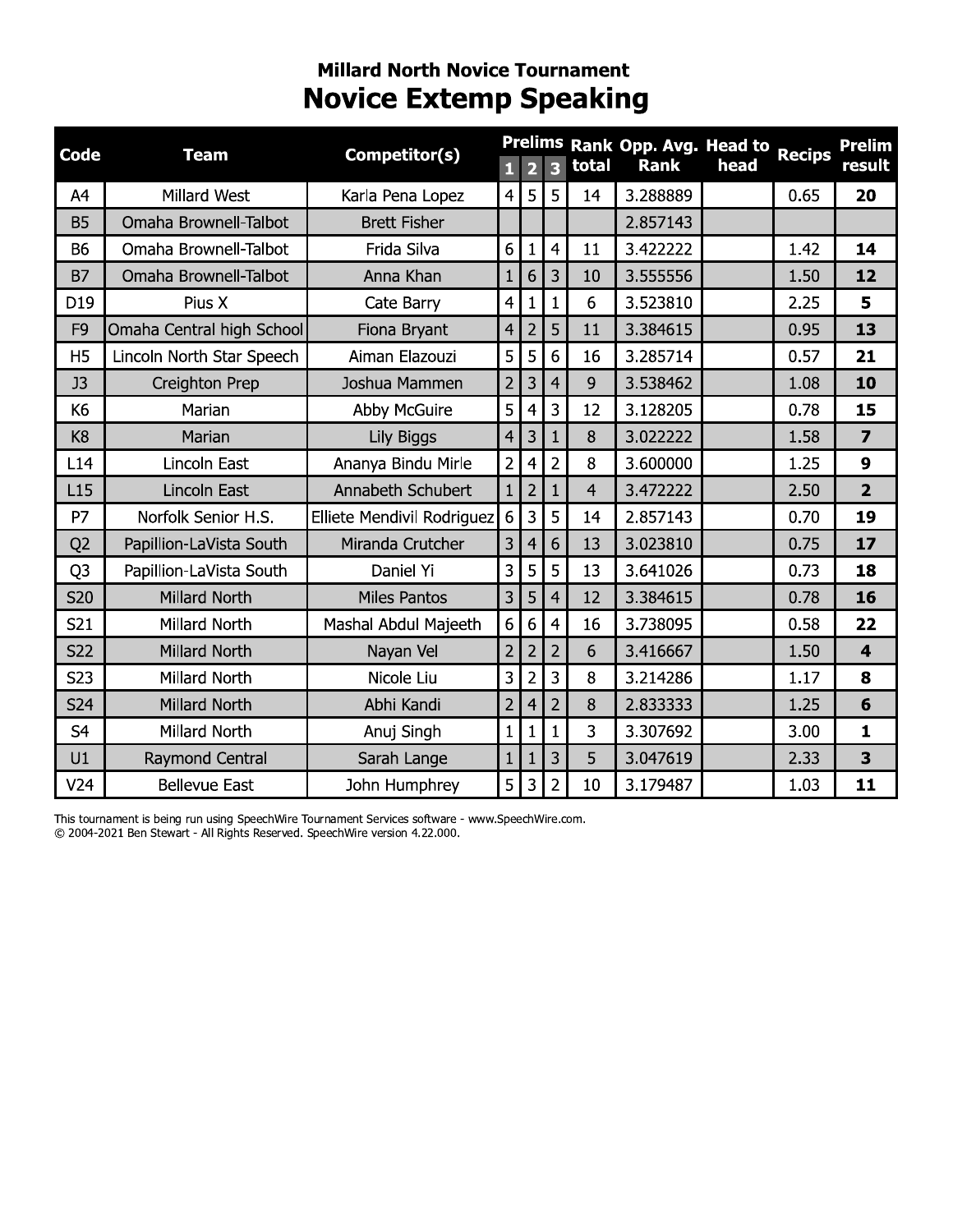### **Millard North Novice Tournament Novice Humorous Interpretaion**

| <b>Code</b>    | <b>Team</b>                | Competitor(s)           |                | <b>Prelims</b>          |                |                | Rank Opp. Avg. Head to |      | <b>Recips</b> | <b>Prelim</b>           |
|----------------|----------------------------|-------------------------|----------------|-------------------------|----------------|----------------|------------------------|------|---------------|-------------------------|
|                |                            |                         | $\mathbf{1}$   | $\overline{\mathbf{2}}$ | 3              | total          | <b>Rank</b>            | head |               | result                  |
| B <sub>3</sub> | Omaha Brownell-Talbot      | Tanya Bachu             | $\mathbf{1}$   | 1                       | 3              | 5              | 3.980392               |      | 2.33          | 5                       |
| C <sub>5</sub> | <b>Millard South</b>       | <b>Irene Hawkins</b>    | $\overline{2}$ | 1                       | 1              | $\overline{4}$ | 3.955556               |      | 2.50          | $\overline{\mathbf{4}}$ |
| C <sub>6</sub> | Millard South              | <b>Breckin Lukehart</b> | $\overline{c}$ | 4                       | 3              | 9              | 3.562500               |      | 1.08          | 11                      |
| C <sub>7</sub> | Millard South              | <b>Tevin Bennett</b>    | 5              | 2                       | 5              | 12             | 3.274510               |      | 0.90          | 18                      |
| D12            | Pius X                     | Livia Farmer            | $\overline{2}$ | 3                       | 5              | 10             | 3.466667               |      | 1.03          | 12                      |
| D13            | Pius X                     | Madelyn Egelhoff        | 6              | 6                       | 6              | 18             | 3.235294               |      | 0.50          | 29                      |
| D14            | Pius X                     | Dominic Tran            | $\mathbf{1}$   | 1                       | $\mathbf{1}$   | 3              | 4.098039               |      | 3.00          | $\mathbf{1}$            |
| D15            | Pius X                     | Charlie Davenport       | 4              | 5                       | 1              | 10             | 4.214286               |      | 1.45          | 13                      |
| G10            | Lincoln Southwest          | Sandarika Warjri        | $\overline{2}$ | 7                       | 5              | 14             | 3.687500               |      | 0.84          | 23                      |
| G <sub>8</sub> | Lincoln Southwest          | Andy Fitzgerald         | 5              | $\overline{4}$          | $\overline{4}$ | 13             | 3.354167               |      | 0.70          | 22                      |
| G9             | Lincoln Southwest          | Matthew Killham         | $\overline{4}$ | 3                       | 1              | 8              | 3.355556               |      | 1.58          | $\boldsymbol{9}$        |
| H <sub>4</sub> | Lincoln North Star Speech  | Carley Parrott          | 6              | 3                       | 6              | 15             | 3.311111               |      | 0.67          | 25                      |
| I2             | Omaha Duchesne Academy     | Savannah Grace          | $\mathbf{1}$   | 1                       | 3              | 5              | 4.177778               |      | 2.33          | 6                       |
| I3             | Omaha Duchesne Academy     | Victoria Ruiz-Juvera    | 6              | 3                       | $\overline{2}$ | 11             | 3.490196               |      | 1.00          | 14                      |
| I <sub>4</sub> | Omaha Duchesne Academy     | <b>Caroline Rogers</b>  | 4              | 5                       | 6              | 15             | 3.333333               |      | 0.62          | 26                      |
| J1             | Creighton Prep             | Ed Watson               | 5              | 5                       | $\overline{2}$ | 12             | 3.809524               |      | 0.90          | 21                      |
| <b>J4</b>      | Creighton Prep             | Luke Meyer              | 3              | $\overline{2}$          | $\overline{2}$ | $\overline{7}$ | 3.611111               |      | 1.33          | 8                       |
| M19            | <b>Bellevue West</b>       | Landon Joy              | $\overline{7}$ | 7                       | 5              | 19             | 3.354167               |      | 0.49          | 30                      |
| M20            | <b>Bellevue West</b>       | <b>Britton Yates</b>    | $\overline{a}$ | 4                       | 3              | 11             | 3.500000               |      | 0.83          | 15                      |
| M21            | <b>Bellevue West</b>       | Elisha Gaiter           | 3              | 4                       | 5              | 12             | 3.645833               |      | 0.78          | 19                      |
| M22            | <b>Bellevue West</b>       | Lucian Lapp             | 5              | 6                       | 6              | 17             | 3.229167               |      | 0.53          | 27                      |
| N1             | Lincoln High               | Avery Kirkland          | $\overline{2}$ | $\overline{2}$          | $\overline{2}$ | 6              | 3.888889               |      | 1.50          | $\overline{\mathbf{z}}$ |
| O <sub>3</sub> | Douglas County West        | Lily Herman             | 3              | $\overline{2}$          | 4              | 9              | 3.533333               |      | 1.08          | 10                      |
| O <sub>4</sub> | <b>Douglas County West</b> | <b>Brook Cooke</b>      | $\overline{4}$ | 3                       | 4              | 11             | 3.875000               |      | 0.83          | 17                      |
| P <sub>4</sub> | Norfolk Senior H.S.        | Izabella Wood           | 6              | 5 <sub>1</sub>          | $\overline{7}$ | 18             | 3.177778               |      | 0.51          | 28                      |
| S11            | Millard North              | Alec Dyer               | $\mathbf{1}$   |                         | $\overline{2}$ | $\overline{4}$ | 3.866667               |      | 2.50          | 3                       |
| S12            | Millard North              | Lyla Bogner             | $\mathbf{1}$   | $\overline{2}$          | 1              | $\overline{4}$ | 3.764706               |      | 2.50          | $\overline{2}$          |
| U4             | Raymond Central            | Korynn Ball             | 3              | 4                       | $\overline{4}$ | 11             | 3.812500               |      | 0.83          | 16                      |
| U5             | Raymond Central            | Gavin Enevoldsen        | $\mathbf{3}$   | $6\phantom{1}6$         | 3              | 12             | 3.785714               |      | 0.83          | 20                      |
| V19            | <b>Bellevue East</b>       | Elijah Carrera          | 6              | 6                       | 7              | 19             | 3.392157               |      | 0.48          | 31                      |
| V <sub>6</sub> | <b>Bellevue East</b>       | George Sprout           | 5              | 5                       | 4              | 14             | 3.711111               |      | 0.65          | 24                      |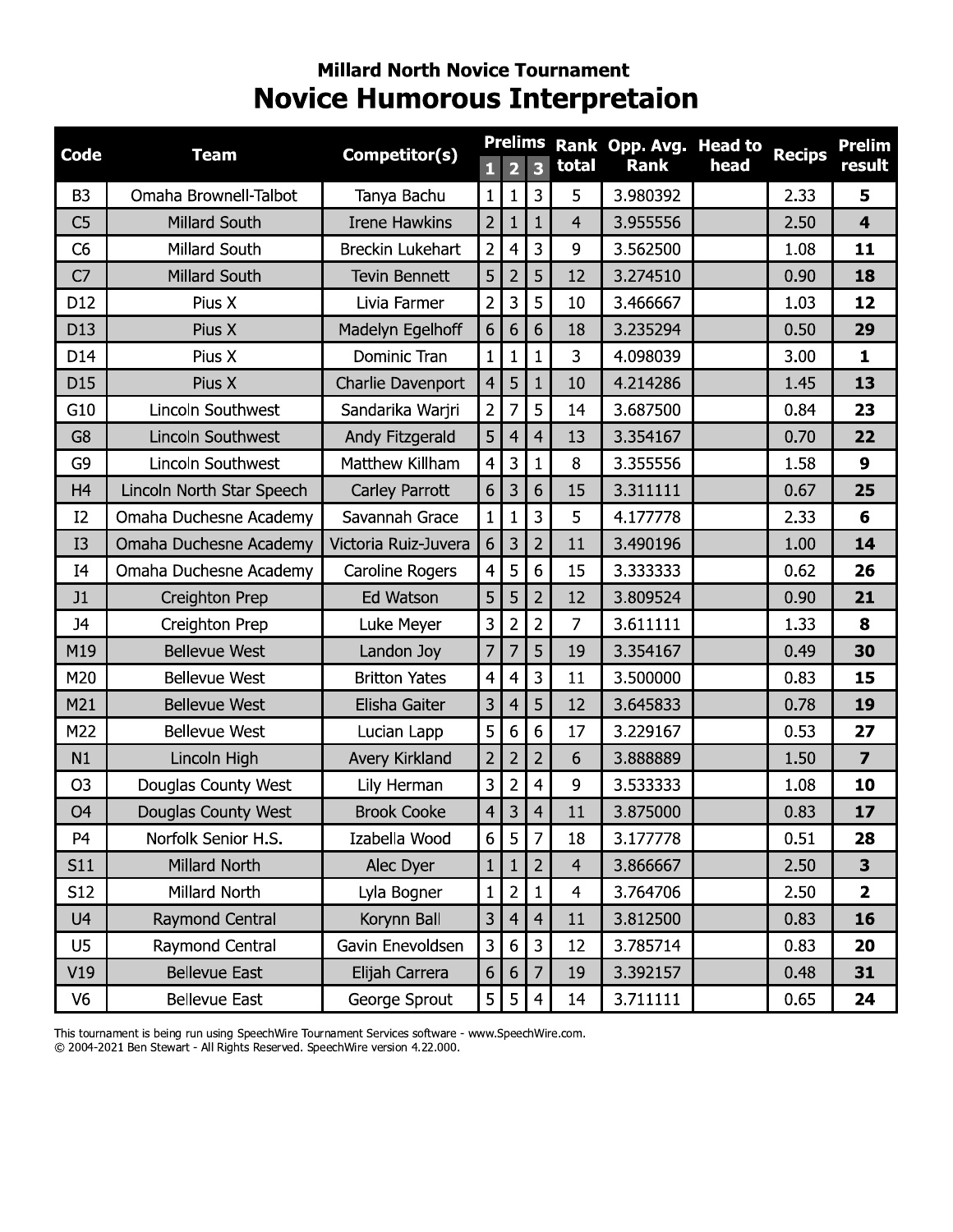### **Millard North Novice Tournament Novice Impromptu Speaking**

| <b>Code</b>    | <b>Team</b>            | Competitor(s)        |                |                | <b>Prelims</b>          |                | Rank Opp. Avg. | <b>Head to</b> | <b>Recips</b> | <b>Prelim</b>           |
|----------------|------------------------|----------------------|----------------|----------------|-------------------------|----------------|----------------|----------------|---------------|-------------------------|
|                |                        |                      |                | $\overline{2}$ | $\overline{\mathbf{3}}$ | total          | <b>Rank</b>    | head           |               | result                  |
| A1             | Millard West           | Jack Doyle           | 5              | 3              | 5                       | 13             | 2.416667       |                | 0.73          | 21                      |
| <b>B1</b>      | Omaha Brownell-Talbot  | Siri Doddapaneni     | $\overline{2}$ | $\overline{2}$ | $\mathbf{1}$            | 5              | 3.194444       |                | 2.00          | $\overline{\mathbf{4}}$ |
| <b>B2</b>      | Omaha Brownell-Talbot  | Fruzsina Roka        | $\mathbf{1}$   | $\mathbf{1}$   | $\overline{2}$          | 4              | 2.916667       |                | 2.50          | $\overline{\mathbf{2}}$ |
| I1             | Omaha Duchesne Academy | Sylvia Hutfless      | $\overline{2}$ | $\mathbf{1}$   | $\mathbf{1}$            | $\overline{4}$ | 3.083333       |                | 2.50          | 3                       |
| U <sub>2</sub> | Raymond Central        | Barrett Walahoski    | $\mathbf{1}$   | $\overline{3}$ | 3                       | 7              | 2.777778       |                | 1.67          | 6                       |
| U <sub>4</sub> | Raymond Central        | Korynn Ball          | $\overline{2}$ | $\overline{2}$ | $\overline{2}$          | 6              | 3.027778       |                | 1.50          | 5                       |
| U5             | Raymond Central        | Gavin Enevoldsen     | 3              | 4              | 5                       | 12             | 3.416667       |                | 0.78          | 20                      |
| U <sub>6</sub> | Raymond Central        | Alliana Miller       | $\overline{2}$ | 5              | 5                       | 12             | 2.916667       |                | 0.90          | 18                      |
| U7             | Raymond Central        | Carlee Wolfe         | $\mathbf{1}$   | $\overline{2}$ | $\overline{4}$          | $\overline{7}$ | 3.277778       |                | 1.75          | 8                       |
| V1             | <b>Bellevue East</b>   | Nia Smyth            | 5              | 3              | 5                       | 13             | 2.833333       |                | 0.73          | 23                      |
| V10            | <b>Bellevue East</b>   | Andrew Kasperek      | $\mathbf{1}$   | 1              | $\mathbf{1}$            | 3              | 3.527778       |                | 3.00          | $\mathbf{1}$            |
| V16            | <b>Bellevue East</b>   | Alex Hoover          | 5              | 5              | 3                       | 13             | 2.611111       |                | 0.73          | 22                      |
| V17            | <b>Bellevue East</b>   | Jupiter Mausbach     | 3              | $\overline{4}$ | $\overline{2}$          | 9              | 3.055556       |                | 1.08          | 14                      |
| V18            | <b>Bellevue East</b>   | <b>Trinity Wales</b> | 3              | $\mathbf{1}$   | $\overline{4}$          | 8              | 2.583333       |                | 1.58          | 10                      |
| V25            | <b>Bellevue East</b>   | Caleb Conley         | $\mathbf{1}$   | $\overline{4}$ | $\overline{2}$          | $\overline{7}$ | 3.472222       |                | 1.75          | $\mathbf{9}$            |
| V26            | <b>Bellevue East</b>   | Kennedy Alwine       | $\overline{2}$ | 3              | 3                       | 8              | 3.111111       |                | 1.17          | 12                      |
| V27            | <b>Bellevue East</b>   | Moriah Liebenthal    | $\overline{4}$ | 5              | 5                       | 14             | 3.083333       |                | 0.65          | 25                      |
| V28            | <b>Bellevue East</b>   | Ethan Trigg          | $\overline{3}$ | $\mathbf{1}$   | $\overline{4}$          | 8              | 2.833333       |                | 1.58          | 11                      |
| V29            | <b>Bellevue East</b>   | Reilyn Hein          | $\overline{4}$ | 5              | $\overline{4}$          | 13             | 2.861111       |                | 0.70          | 24                      |
| V <sub>3</sub> | <b>Bellevue East</b>   | <b>Brandon Shirk</b> | 5              | 3              | $\overline{4}$          | 12             | 2.527778       |                | 0.78          | 17                      |
| V30            | <b>Bellevue East</b>   | Angel Lowery         | 5              | $\overline{4}$ | 3                       | 12             | 3.250000       |                | 0.78          | 19                      |
| V42            | <b>Bellevue East</b>   | Lexis Bartlett       | $\overline{4}$ | 5              | $\mathbf{1}$            | 10             | 2.750000       |                | 1.45          | 16                      |
| V43            | <b>Bellevue East</b>   | Kaylie Race          | 3              | $\overline{4}$ | $\overline{2}$          | 9              | 3.194444       |                | 1.08          | 15                      |
| V <sub>5</sub> | <b>Bellevue East</b>   | Caleb Fogoros        | $\overline{4}$ | $\overline{2}$ | 3                       | 9              | 3.027778       |                | 1.08          | 13                      |
| V <sub>6</sub> | <b>Bellevue East</b>   | George Sprout        | 4              | $\overline{2}$ | $\mathbf{1}$            | 7              | 3.250000       |                | 1.75          | $\overline{\mathbf{z}}$ |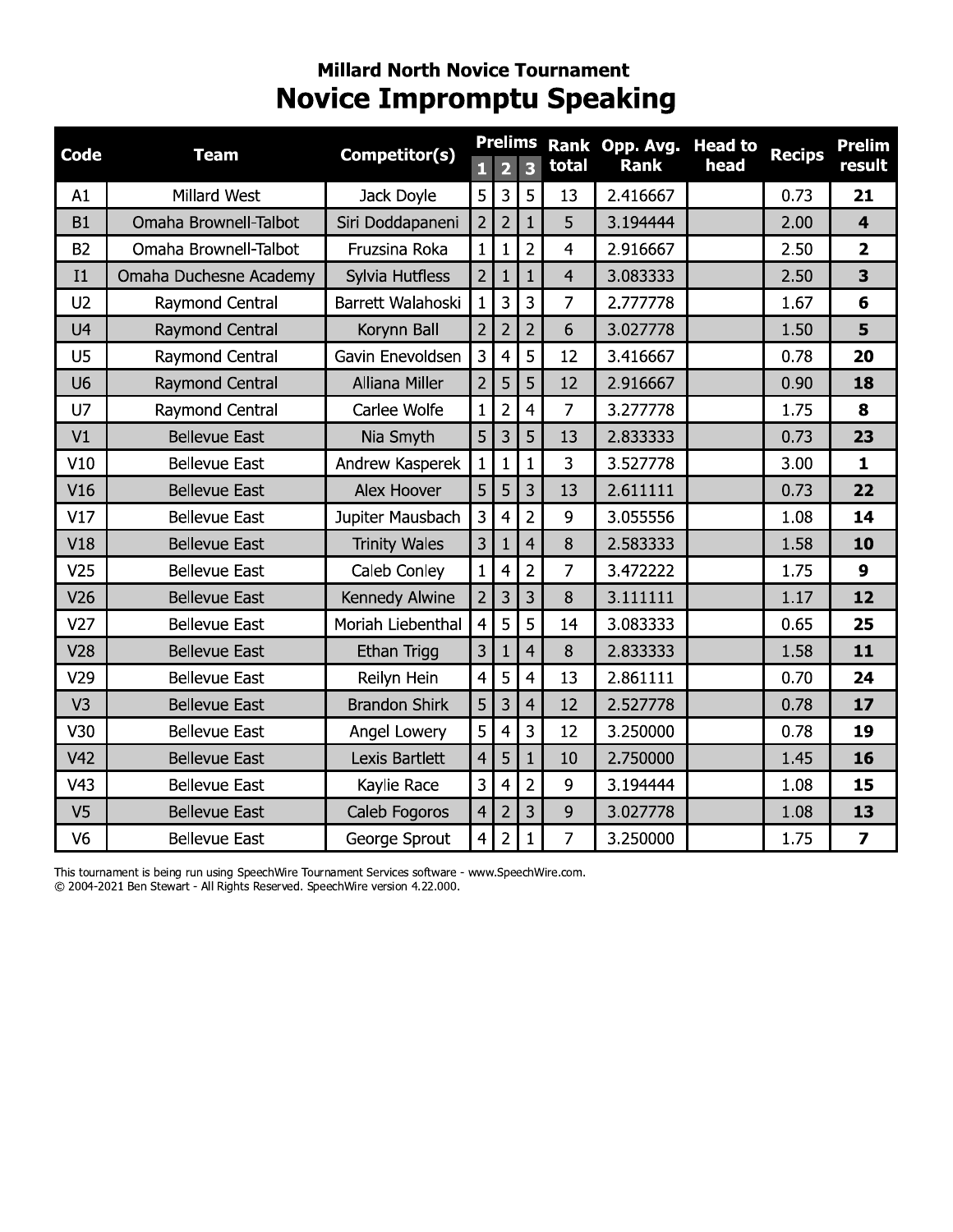# **Millard North Novice Tournament Novice Informative Speaking**

|                 |                                  |                        |                         | <b>Prelims</b>          |                | <b>Rank</b>    | Opp.         | <b>Head</b> |               | <b>Prelim</b>           |
|-----------------|----------------------------------|------------------------|-------------------------|-------------------------|----------------|----------------|--------------|-------------|---------------|-------------------------|
| <b>Code</b>     | <b>Team</b>                      | Competitor(s)          | $\mathbf{1}$            | $\overline{\mathbf{2}}$ | 3              | total          | Avg.<br>Rank | to<br>head  | <b>Recips</b> | result                  |
| <b>B1</b>       | Omaha Brownell-Talbot            | Siri Doddapaneni       | 3                       | 1                       | $\overline{2}$ | 6              | 3.266667     |             | 1.83          | 9                       |
| <b>B4</b>       | Omaha Brownell-Talbot            | Leah Obermoller        | $\overline{4}$          | 3                       | 3              | 10             | 3.305556     |             | 0.92          | 32                      |
| C10             | Millard South                    | Jonathan Hartman       | 5                       | 5                       | 5              | 15             | 3.261905     |             | 0.60          | 51                      |
| C11             | <b>Millard South</b>             | Jacob Rudloff          | 3                       | 5                       | $\mathbf{1}$   | 9              | 3.333333     |             | 1.53          | 28                      |
| C12             | Millard South                    | Cassandra Wong         | 3                       | $\overline{2}$          | $\mathbf{1}$   | 6              | 3.384615     |             | 1.83          | 10                      |
| C13             | Millard South                    | Aiden O'Meara          | $\overline{2}$          | $\overline{2}$          | $\overline{4}$ | 8              | 3.527778     |             | 1.25          | 22                      |
| C <sub>9</sub>  | Millard South                    | Ayden Truong           | 3                       | $\overline{2}$          | $\overline{2}$ | 7              | 3.205128     |             | 1.33          | 14                      |
| D <sub>16</sub> | Pius X                           | Ava McCoy              | $\overline{2}$          | 1                       | $\mathbf{1}$   | $\overline{4}$ | 3.361111     |             | 2.50          | 5                       |
| D17             | Pius X                           | Gretna Nguyen          | $\overline{2}$          | 1                       | 4              | 7              | 3.000000     |             | 1.75          | 11                      |
| D18             | Pius X                           | Meagan Konz            | 5                       | 4                       | $\overline{2}$ | 11             | 3.027778     |             | 0.95          | 37                      |
| E <sub>2</sub>  | Quest Forward Academy -<br>Omaha | Ella Cleveland         | $\overline{4}$          | $\overline{4}$          | 4              | 12             | 3.435897     |             | 0.75          | 41                      |
| F <sub>6</sub>  | Omaha Central high School        | Arisa Lattison         | 5                       | $\overline{4}$          | $\mathbf{1}$   | 10             | 3.380952     |             | 1.45          | 35                      |
| F7              | Omaha Central high School        | Addison Huffman        | 3                       | $\overline{4}$          | $\overline{2}$ | 9              | 3.538462     |             | 1.08          | 29                      |
| F <sub>8</sub>  | Omaha Central high School        | <b>Marcus Sherod</b>   | $\overline{2}$          | $\overline{4}$          | 3              | 9              | 3.277778     |             | 1.08          | 27                      |
| G11             | Lincoln Southwest                | <b>Ellery Potts</b>    | $\mathbf{1}$            | $\overline{2}$          | 3              | 6              | 3.214286     |             | 1.83          | 8                       |
| J2              | <b>Creighton Prep</b>            | Diarmuid Reisbig       | $\overline{2}$          | 1                       | 4              | 7              | 3.357143     |             | 1.75          | 15                      |
| K <sub>6</sub>  | Marian                           | <b>Abby McGuire</b>    | $\overline{2}$          | 1                       | $\overline{2}$ | 5              | 3.487179     |             | 2.00          | $\overline{\mathbf{z}}$ |
| K7              | Marian                           | Julia Ramadan          | 1                       | 3                       | 5              | 9              | 2.717949     |             | 1.53          | 23                      |
| L12             | Lincoln East                     | Lily Korpas            | $\mathbf{1}$            | $\overline{2}$          | $\mathbf{1}$   | 4              | 2.880952     |             | 2.50          | 3                       |
| L13             | Lincoln East                     | <b>Lawson Martinez</b> | $\mathbf{1}$            | $\overline{2}$          | 4              | 7              | 3.642857     |             | 1.75          | 16                      |
| M23             | <b>Bellevue West</b>             | Quincy Bezold          | 5                       | 5                       | 5              | 15             | 2.888889     |             | 0.60          | 48                      |
| M24             | <b>Bellevue West</b>             | <b>Maddie Curtis</b>   | $\overline{4}$          | $\overline{2}$          | $\overline{2}$ | 8              | 3.205128     |             | 1.25          | 19                      |
| M25             | <b>Bellevue West</b>             | Aarj Patel             | $\overline{4}$          | 3                       | 3              | 10             | 3.333333     |             | 0.92          | 34                      |
| M26             | <b>Bellevue West</b>             | Emma Mattix            | 5                       | 3                       | 3              | 11             | 2.615385     |             | 0.87          | 36                      |
| M27             | <b>Bellevue West</b>             | Sarah Breaux           | 5                       | 3                       | $\mathbf{1}$   | 9              | 3.250000     |             | 1.53          | 26                      |
| M28             | <b>Bellevue West</b>             | Ady Bryson             | 5                       | $\overline{4}$          | $\overline{4}$ | 13             | 3.055556     |             | 0.70          | 42                      |
| M29             | <b>Bellevue West</b>             | Colton Belt            | $\overline{\mathbf{c}}$ | $\overline{4}$          | 4              | 10             | 3.333333     |             | 1.00          | 33                      |
| M30             | <b>Bellevue West</b>             | Ashley Larsen          | $\mathbf{1}$            | $\overline{4}$          | $\overline{2}$ | $\overline{7}$ | 3.111111     |             | 1.75          | 12                      |
| O <sub>5</sub>  | Douglas County West              | <b>Avery Maline</b>    | 3                       | $\mathbf{1}$            | $\overline{4}$ | 8              | 3.250000     |             | 1.58          | 20                      |
| O <sub>6</sub>  | Douglas County West              | Emma Toller            | 4                       | 6                       | $\overline{4}$ | 14             | 3.000000     |             | 0.67          | 45                      |
| P <sub>5</sub>  | Norfolk Senior H.S.              | <b>Isabel Calvillo</b> | $\overline{4}$          | $\overline{4}$          | 3              | 11             | 3.102564     |             | 0.83          | 38                      |
| P <sub>6</sub>  | Norfolk Senior H.S.              | <b>Emily Matteo</b>    | 3                       | 6                       | 5              | 14             | 3.166667     |             | 0.70          | 46                      |
| R4              | Lincoln Southeast Speech         | <b>Tiffani Cross</b>   | 3                       | $\overline{4}$          | 5              | 12             | 2.861111     |             | 0.78          | 39                      |
| S <sub>13</sub> | Millard North                    | Ashritha Chiguluri     | $\mathbf{1}$            | 1                       | $\overline{2}$ | $\overline{4}$ | 3.307692     |             | 2.50          | $\overline{\mathbf{4}}$ |
| S14             | Millard North                    | Sumanas Maram          | 3                       | 3                       | $\overline{2}$ | 8              | 3.512821     |             | 1.17          | 21                      |
| S15             | Millard North                    | Sharish Shapkota       | $\mathbf{1}$            | $\mathbf{1}$            | $\mathbf{1}$   | 3              | 3.452381     |             | 3.00          | $\mathbf{1}$            |
|                 |                                  |                        |                         |                         |                |                |              |             |               |                         |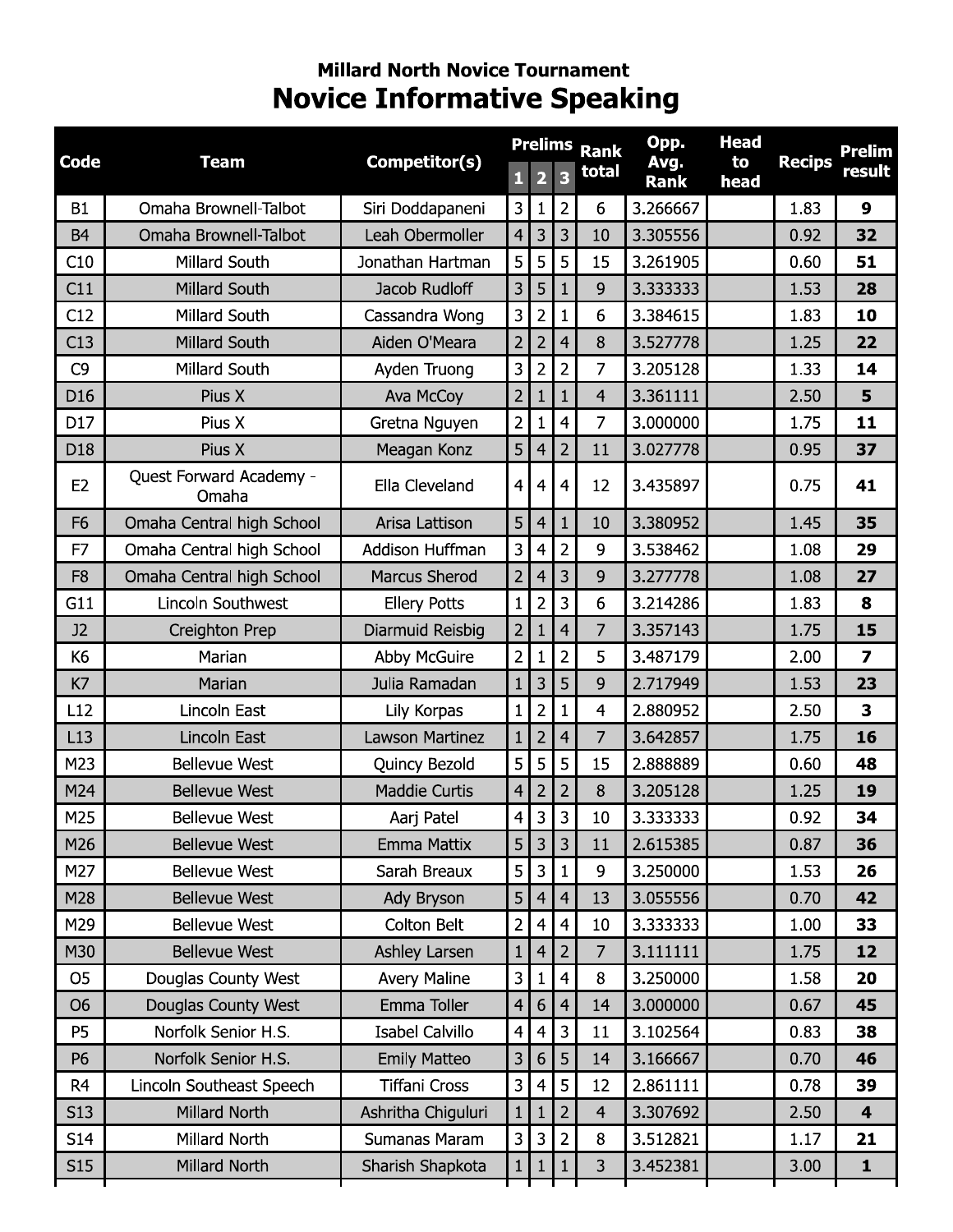| S16             | Millard North        | Ajay Repakula                    |                     | $1 \mid 3 \mid 3$ |   | 7  | 3.861111 | 1.67 | 17             |
|-----------------|----------------------|----------------------------------|---------------------|-------------------|---|----|----------|------|----------------|
| S17             | <b>Millard North</b> | Apoorva Kasireddy                | 2 <sup>1</sup>      | 2                 | 3 | 7  | 3.190476 | 1.33 | 13             |
| S18             | Millard North        | Aditya Prathapa                  | 2 <sup>1</sup>      | 5                 | 1 | 8  | 3.179487 | 1.70 | 18             |
| S <sub>19</sub> | Millard North        | Ninad Rao                        | $1 \ \overline{\ }$ | 1                 | 1 | 3  | 3.472222 | 3.00 | $\overline{2}$ |
| Т4              | Lincoln Northeast    | La'Vashna Rice<br><b>Jenkins</b> | 2                   | $\overline{2}$    | 5 | 9  | 2.846154 | 1.20 | 24             |
| T <sub>5</sub>  | Lincoln Northeast    | Marcey Miruho                    | 4 <sup>1</sup>      | 3                 | 5 | 12 | 3.307692 | 0.78 | 40             |
| U6              | Raymond Central      | Alliana Miller                   | $\overline{4}$      | 3                 | 3 | 10 | 3.214286 | 0.92 | 31             |
| U8              | Raymond Central      | Sarah Lange                      | $\mathbf{1}$        | 2                 | 2 | 5  | 3.076923 | 2.00 | 6              |
| V <sub>21</sub> | <b>Bellevue East</b> | <b>Trinity Wales</b>             | 6                   | 1                 | 3 | 10 | 2.743590 | 1.50 | 30             |
| V <sub>23</sub> | <b>Bellevue East</b> | Colin Kelly                      | $\overline{3}$      | 5                 | 5 | 13 | 3.083333 | 0.73 | 43             |
| V32             | <b>Bellevue East</b> | Lucas Ferdinand                  | 5                   | 3                 |   | 9  | 2.916667 | 1.53 | 25             |
| V33             | <b>Bellevue East</b> | Noah SKillings                   | 5                   | 6                 | 6 | 17 | 3.166667 | 0.53 | 53             |
| V34             | <b>Bellevue East</b> | Olivia Ring                      | 4                   | 5                 | 5 | 14 | 2.555556 | 0.65 | 44             |
| V35             | <b>Bellevue East</b> | <b>Talan Neher</b>               | $\overline{4}$      | 5                 | 6 | 15 | 2.547619 | 0.62 | 47             |
| V36             | <b>Bellevue East</b> | Michael Spahn                    | 6                   | 5                 | 4 | 15 | 2.948718 | 0.62 | 49             |
| V37             | <b>Bellevue East</b> | Jordyn Zamani                    | 6                   | 5                 | 6 | 17 | 2.833333 | 0.53 | 52             |
| V4              | <b>Bellevue East</b> | Mackenzie French                 | 5 I                 | 5 <sub>1</sub>    | 5 | 15 | 3.102564 | 0.60 | 50             |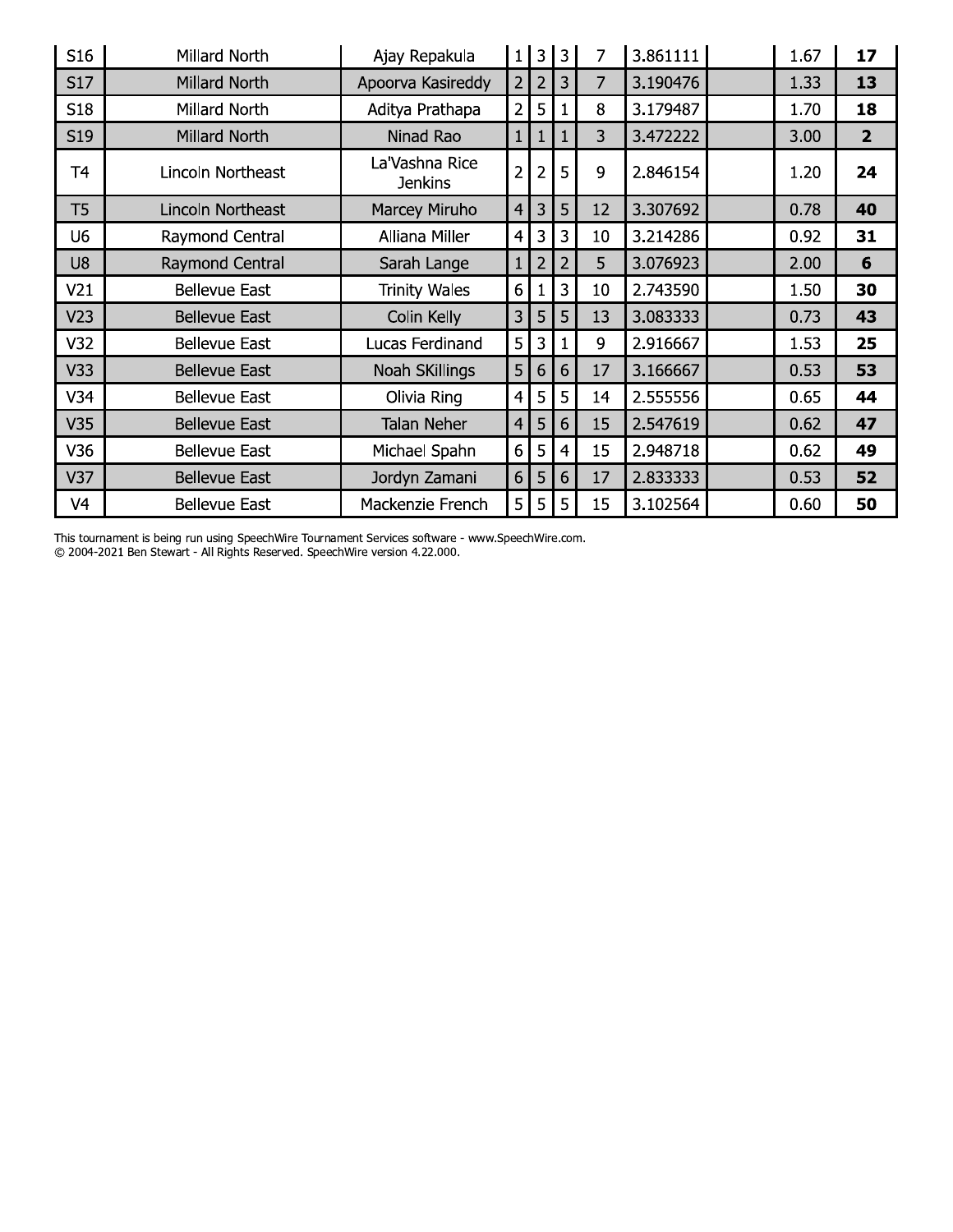# **Millard North Novice Tournament Novice Oratory**

| <b>Code</b>    | <b>Team</b>               | Competitor(s)             |                |                         |                         |                | Prelims Rank Opp. Avg. Head to |      | <b>Recips</b> | <b>Prelim</b>           |
|----------------|---------------------------|---------------------------|----------------|-------------------------|-------------------------|----------------|--------------------------------|------|---------------|-------------------------|
|                |                           |                           | $\mathbf{1}$   | $\overline{\mathbf{2}}$ | $\overline{\mathbf{3}}$ | total          | <b>Rank</b>                    | head |               | result                  |
| B <sub>3</sub> | Omaha Brownell-Talbot     | Tanya Bachu               | $\mathbf{1}$   | $\mathbf{1}$            | $\mathbf{1}$            | $\overline{3}$ | 4.000000                       |      | 3.00          | $\overline{2}$          |
| C <sub>3</sub> | <b>Millard South</b>      | Adrian Ayala              | 6              | 5                       | $\overline{4}$          | 15             | 3.047619                       |      | 0.62          | 37                      |
| C <sub>4</sub> | Millard South             | <b>Adias Pettes</b>       | 5              | 5                       | $\overline{4}$          | 14             | 2.904762                       |      | 0.65          | 35                      |
| F <sub>2</sub> | Omaha Central high School | Ann Carlson               | $\overline{4}$ | 3                       | 3                       | 10             | 3.261905                       |      | 0.92          | 23                      |
| F <sub>3</sub> | Omaha Central high School | Jane McGill               | $\overline{4}$ | 3                       | 3                       | 10             | 3.142857                       |      | 0.92          | 20                      |
| F <sub>4</sub> | Omaha Central high School | Kaleciana Perry           | $\overline{4}$ | $\overline{4}$          | 5                       | 13             | 3.200000                       |      | 0.70          | 32                      |
| F <sub>5</sub> | Omaha Central high School | Evalina Sain              | $\overline{4}$ | 6                       | $\overline{4}$          | 14             | 3.333333                       |      | 0.67          | 36                      |
| G <sub>5</sub> | Lincoln Southwest         | <b>Christian Lawrence</b> | 3              | $\overline{2}$          | 5                       | 10             | 3.384615                       |      | 1.03          | 24                      |
| G <sub>6</sub> | Lincoln Southwest         | Caliana McBride           | 5              | $\overline{4}$          | 3                       | 12             | 3.309524                       |      | 0.78          | 29                      |
| G7             | <b>Lincoln Southwest</b>  | Melanie Wiggins           | $\overline{2}$ | $\mathbf{1}$            | $\mathbf{1}$            | $\overline{4}$ | 3.820513                       |      | 2.50          | 6                       |
| H1             | Lincoln North Star Speech | Paige Steiner             | 3              | $\overline{2}$          | 5                       | 10             | 3.777778                       |      | 1.03          | 25                      |
| K1             | Marian                    | Mackenzie Reidy           | $\mathbf{1}$   | 3                       | $\overline{2}$          | 6              | 4.088889                       |      | 1.83          | 12                      |
| K <sub>2</sub> | Marian                    | Morgan Hockney            | 6              | $\overline{2}$          | $\overline{2}$          | 10             | 3.155556                       |      | 1.17          | 21                      |
| K <sub>3</sub> | Marian                    | Mary Kate Farnham         | $\overline{2}$ | $\overline{3}$          | $\overline{2}$          | $\overline{7}$ | 3.769231                       |      | 1.33          | 15                      |
| K4             | Marian                    | Marin Momsen              | $\overline{4}$ | $\overline{4}$          | $\mathbf{1}$            | 9              | 3.238095                       |      | 1.50          | 18                      |
| L <sub>8</sub> | Lincoln East              | Luke Nash                 | $\mathbf{1}$   | 3                       | $\overline{4}$          | 8              | 3.600000                       |      | 1.58          | 17                      |
| M10            | <b>Bellevue West</b>      | Leah Hickman              | 5              | $\overline{2}$          | 3                       | 10             | 3.244444                       |      | 1.03          | 22                      |
| M11            | <b>Bellevue West</b>      | Kamryn Thomas             | 6              | $\overline{4}$          | 3                       | 13             | 3.214286                       |      | 0.75          | 33                      |
| M12            | <b>Bellevue West</b>      | Josie Tyson               | 5              | 5                       | 5                       | 15             | 3.119048                       |      | 0.60          | 38                      |
| M13            | <b>Bellevue West</b>      | Jaida Summers             | $\mathbf{1}$   | 3                       | $\overline{2}$          | 6              | 3.214286                       |      | 1.83          | 8                       |
| M14            | <b>Bellevue West</b>      | Cari Reisz                | $\overline{2}$ | 5                       | 5                       | 12             | 3.547619                       |      | 0.90          | 30                      |
| M15            | <b>Bellevue West</b>      | Karla Diaz                | 6              | 5                       | 6                       | 17             | 3.111111                       |      | 0.53          | 45                      |
| M16            | <b>Bellevue West</b>      | Addison Liberty           | $\overline{4}$ | 6                       | 6                       | 16             | 3.444444                       |      | 0.58          | 43                      |
| M7             | <b>Bellevue West</b>      | Gabbi Pancoast            | 3              | $\overline{4}$          | $\overline{4}$          | 11             | 3.095238                       |      | 0.83          | 26                      |
| M <sub>8</sub> | <b>Bellevue West</b>      | Zoe Teitler               | 5              | 6                       | 6                       | 17             | 2.880952                       |      | 0.53          | 44                      |
| M <sub>9</sub> | <b>Bellevue West</b>      | <b>Daniel Garcia</b>      | $\overline{4}$ | 6                       | 6                       | 16             | 3.285714                       |      | 0.58          | 40                      |
| P <sub>3</sub> | Norfolk Senior H.S.       | Karen Cuellar Martinez    | $\mathbf{3}$   | $\overline{2}$          | $\overline{2}$          | $\overline{7}$ | 3.238095                       |      | 1.33          | 13                      |
| R <sub>3</sub> | Lincoln Southeast Speech  | Phoenix Braatz            | $\overline{2}$ | 3                       | $\overline{4}$          | 9              | 3.555556                       |      | 1.08          | 19                      |
| S4             | Millard North             | Anuj Singh                | $\mathbf{1}$   | $\mathbf{1}$            | $\mathbf{1}$            | 3              | 4.022222                       |      | 3.00          | 3                       |
| S <sub>5</sub> | Millard North             | <b>Sriram Srinivas</b>    | $\overline{2}$ | 3                       | $\mathbf{1}$            | 6              | 3.311111                       |      | 1.83          | 9                       |
| S <sub>6</sub> | Millard North             | Keerthana Vinod           | $\mathbf{1}$   | $\mathbf{1}$            | $\mathbf{1}$            | 3              | 3.714286                       |      | 3.00          | 1                       |
| S7             | Millard North             | Vaibhavi Kota             | $\overline{2}$ | 1                       | $\mathbf{1}$            | $\overline{4}$ | 3.619048                       |      | 2.50          | 5                       |
| S <sub>8</sub> | Millard North             | Kaiden Carmichael         | $\overline{4}$ | $\overline{4}$          | 3                       | 11             | 3.422222                       |      | 0.83          | 28                      |
| T1             | Lincoln Northeast         | Derek Williams            | 5              | 5                       | 5                       | 15             | 3.333333                       |      | 0.60          | 39                      |
| T <sub>2</sub> | Lincoln Northeast         | Jalynn McGill             | 3              | 1                       | $\overline{2}$          | 6              | 3.711111                       |      | 1.83          | 10                      |
| T3             | Lincoln Northeast         | <b>Blake Marlar</b>       | 3              | $\overline{4}$          | 6                       | 13             | 3.214286                       |      | 0.75          | 33                      |
| U7             | Raymond Central           | Carlee Wolfe              | 1              | 2                       | $\overline{2}$          | 5              | 3.666667                       |      | 2.00          | $\overline{\mathbf{z}}$ |
|                |                           |                           |                |                         |                         |                |                                |      |               |                         |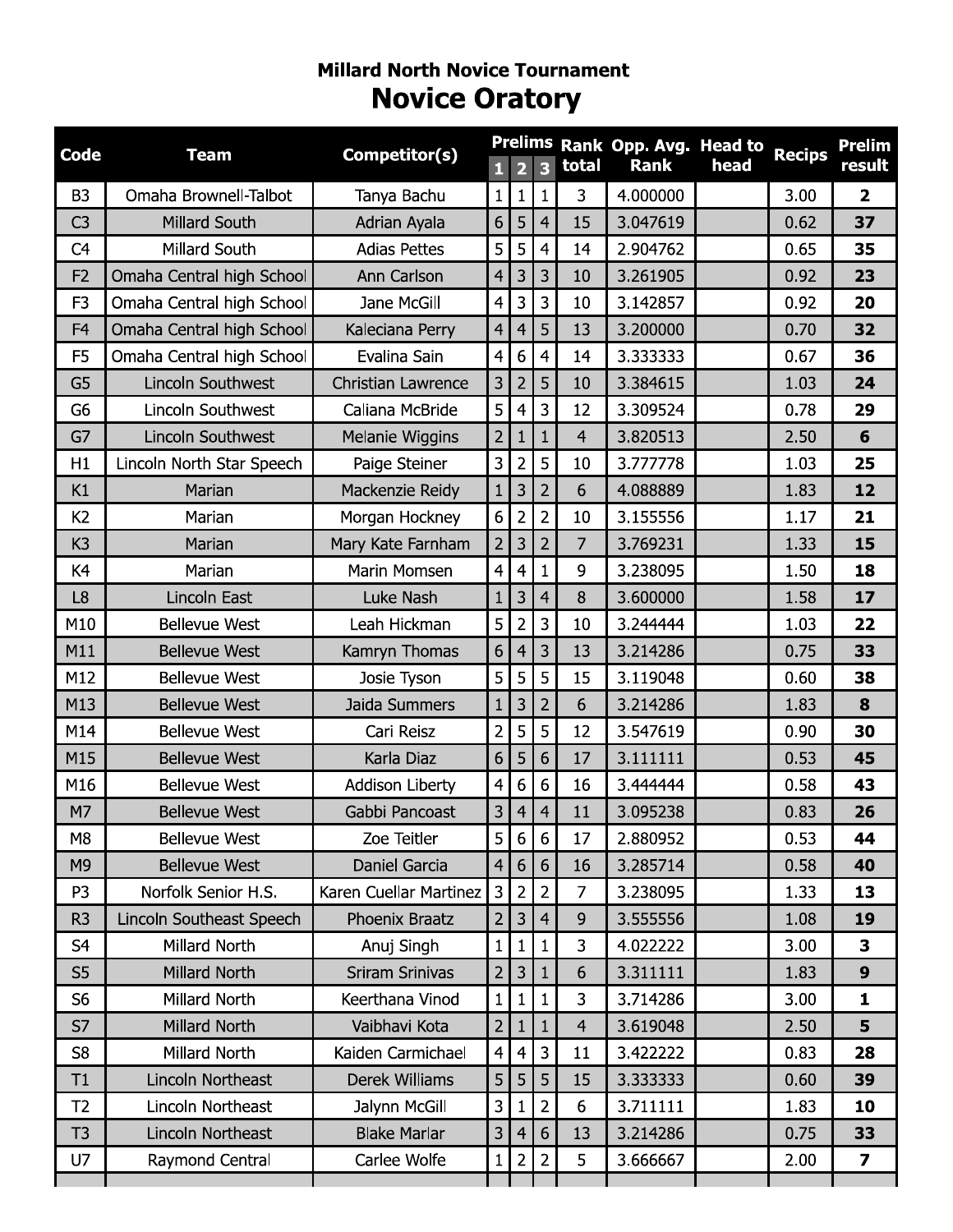| V10 | <b>Bellevue East</b> | Andrew Kasperek           | $\sqrt{2}$     | $\overline{2}$ | 3              |    | 3.692308 | 1.33 | 14 |
|-----|----------------------|---------------------------|----------------|----------------|----------------|----|----------|------|----|
| V11 | <b>Bellevue East</b> | Lena Makui                |                | 2              |                | 4  | 3.266667 | 2.50 | 4  |
| V12 | <b>Bellevue East</b> | Hayden Johnson            | $\overline{2}$ |                | 3              | 6  | 3.733333 | 1.83 | 11 |
| V13 | <b>Bellevue East</b> | Jia Swoboda               | 6              | 6              | 5              | 17 | 3.155556 | 0.53 | 46 |
| V14 | <b>Bellevue East</b> | Cody Bowlin               | 6              | 5              |                | 13 | 3.000000 | 0.87 | 31 |
| V28 | <b>Bellevue East</b> | Ethan Trigg               | 3              | 4              | $\overline{4}$ | 11 | 3.222222 | 0.83 | 27 |
| V38 | <b>Bellevue East</b> | <b>Marshall Bollinger</b> | 5              | 6              |                | 16 | 3.333333 | 0.57 | 42 |
| V40 | <b>Bellevue East</b> | Angel Hoang               | 3              |                | 4              | 8  | 3.511111 | 1.58 | 16 |
| V9  | <b>Bellevue East</b> | Caleb Humphrey            | 5              | 5              | 6              | 16 | 3.311111 | 0.57 | 41 |